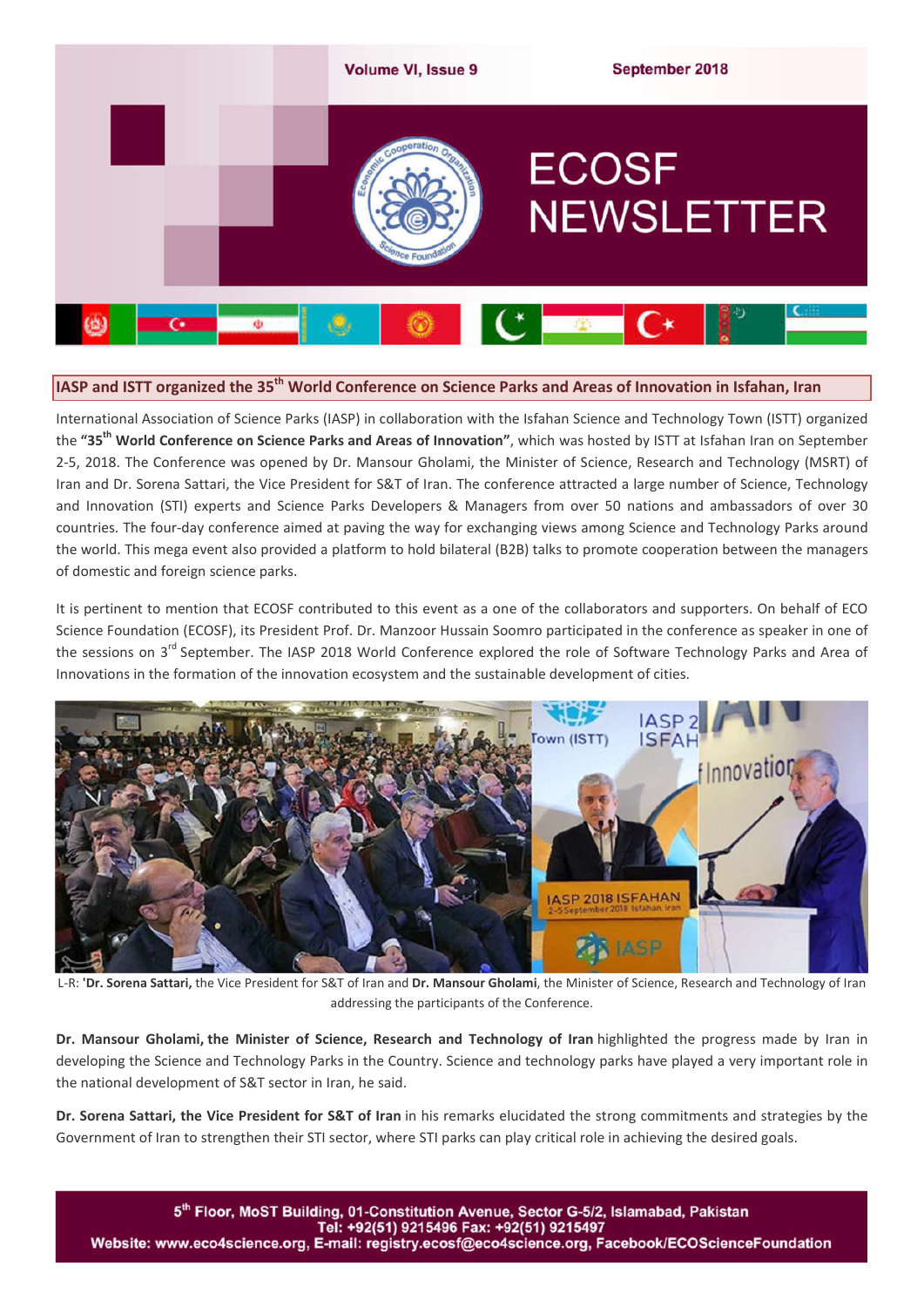**Prof. Klaus R. Kunzmann from Gremany** was the keynote speaker in the opening session of the event, he is known for his extraordinary research work on innovative urban policy and European spatial planning. Prof. Kunzmann in his keynote talk, underlined the role of innovative urban policy, creativity, knowledge and the arts for spatial and endogenous economic development of sustainable and smart cities for the future.





**Mr. Joseph Miquel Pique, Secretary General IASP** in his welcoming address highlighted that IASP network is global platform that connects our members, and this World Conference creates an unparalleled opportunity for making international connections, exchanging knowledge about our local ecosystems, and learning from each other to become truly global. He encouraged all science park managers and other innovation professionals from around the world to increase their networking and make new connections to strengthen Science Parks around the globe.

It is pertinent to mention here that ECOSF and Isfahan Regional Center for Technology Business Incubators & Science Parks Development (IRIS) - *under the auspices of UNESCO* signed a MoU in April 2017 to strengthen the mutual collaboration in development S&T Parks, Incubation Center and promotion of Innovative and Entrepreneurial Initiatives in ECO region.

During the conference, **Prof. Dr. Manzoor Hussain Soomro President ECOSF** participated in the session on; "Global Alliance for Internationalization", which was moderated by Ms. Ebba Lund – the Chief Operating Officer of IASP. Prof. Soomro delivered his talk entitled; *"ECO Science Foundation (ECOSF) – a Platform for Promoting Science, Technology and Innovation through Development of STI Parks in the ECO Region".* Prof. Soomro stressed over the need for development of STI Parks in the ECO region, as they are crucial for developing qualified manpower and STEM workforce to respond to global and local challenges of water, climate change, energy and food security.



Read more: http://eco4science.org/IASP-2018

## **World Conference on Science Literacy held in Beijing China, Sept 17-19, 2018, President ECOSF among the Invited Speakers**

China Association for Science & Technology (CAST)- a partner organization of ECOSF, organized the World Conference on Science Literacy 2018 in Beijing from September 17 to 19, 2018. The conference was themed **"Science Literacy for a Shared and Better**  Future", which aimed to integrate resources, experiences, and strengths in promoting public science literacy across the globe. The conference provided an opportunity to encourage the global science and technology community to respond to future challenges and opportunities through advancing the public science literacy. More than 1,000 scientists and representatives from 38 countries and regions, as well as 23 international scientific organizations and 58 national scientific institutes, attended the conference. The President ECOSF Prof. Dr. Manzoor Hussain Soomro participated in the conference as an invited speaker and contributed in the session on **Innovations in Science Education for the Future**.

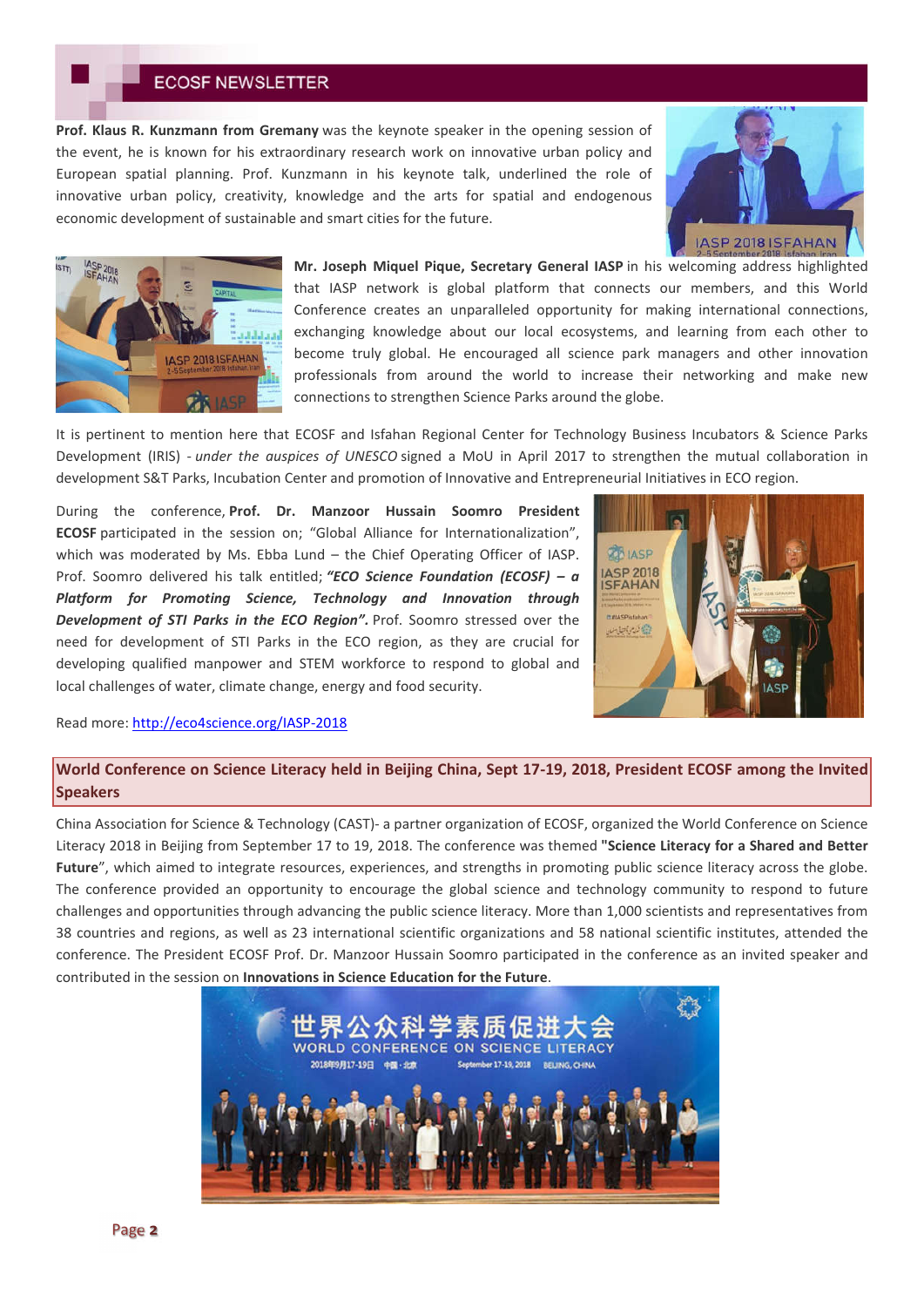A congratulatory message from **Chinese President Xi Jinping** was read during the opening ceremony. In his message, President Xi Jinping stressed that Science Literacy lays the ground for innovation. He recognized the significance of the conference and highlighted the role of public science literacy in building a community of a shared future for mankind.



**Prof. Wan Gang**, the President of CAST in his opening remarks

urged all stakeholders to devote themselves to the promotion of science literacy with greater commitment and take positive actions to develop closely coordinated social networks. Prof. Gang stressed that increasing scientific literacy can refresh ideas of the people, expand their potential, allow them to fulfill their value and contribute to society. China makes a dedicated effort in improving science literacy, allocates resources for popularization of science and has the key political support and government programs to achieve that goal, he added. Prof. Gang opined that China

wishes to actively engage in international cooperation and working mechanisms, to help reduce the gap in scientific literacy around the world and to inject positive energy for scientific development and a better world.

**President ECOSF, Prof. Dr. Manzoor Hussain Soomro** participated as an invited speaker by CAST in the parallel session on **Innovations in the Science Education for the Future**. It is important to mention here that this session was organized by the Children and Youth Science Center of CAST (CYSC-CAST) & China Association of Children's Science Instructors (CACSI) who are the partners of ECOSF for promotion of Science Education along the Belt and Road including the ECO region. The session was moderated by Prof. Ding Bangping of Capital Normal University Beijing, China. Prof. Soomro delivered his presentation entitled; "*Innovation in Science Education Developing Competence in Emerging Technologies for* 



STI and Science Popularization Are Equally Important



L-R: Dato Lee Yee Cheong, Chair of IAP SEP Global Council, Prof. Mary Whitehouse, University of York Science Education Group, UK, Prof. Ren Youqun, East China Normal University & Ms. Christine Anne Royce, President of NSTA, USA

*the Sustainable Future".* Prof. Soomro in his presentation highlighted the scale of penetration and adoption of Digital Technologies around the  $4<sup>th</sup>$  Industrial Revolution that is rapidly changing entire sectors of the economy. He advocated that there is an urgent need to develop digital competencies and technological skills that will allow everyone to fit in the world of tomorrow for sustainable future. Other speakers of the session included Dato Lee Yee Cheong the IAP SEP Chair, Prof. Mary Whitehouse from UK, Prof. Ren Yougun from China and President NSTA- USA Ms. Christine Anne Royce.

### Read more: http://eco4science.org/World-Conference-on-Science-Literacy

**IAP SEP Working Group on "Fusion of OBOR Civilizations Curriculum Design (FoCEd) meets during the World Conference on Science Literacy 2018 in Beijing, China**

The Inter-Academy Partnership Science Education Programme (IAP SEP) organized a meeting of its Working Group on Fusion of One Belt One Road (OBOR) Civilizations Curriculum Design (FoCEd)as a side event of the World Conference on Science Literacy 2018 from 18-19 September, 2018 in Beijing, China. This Working Group Meeting was a follow-up of the meeting held in Bangkok on 24th August 2018 and it was organized in collaboration with and hosted by the China Association of Science Instructors for Youth and Children (CACSI) and the Children and Youth Science Center (CYSC) of China Association for Science and Technology. The meeting was chaired by the Chairman of IAP SEP Academician Dato LEE, Yee Cheong and attended by the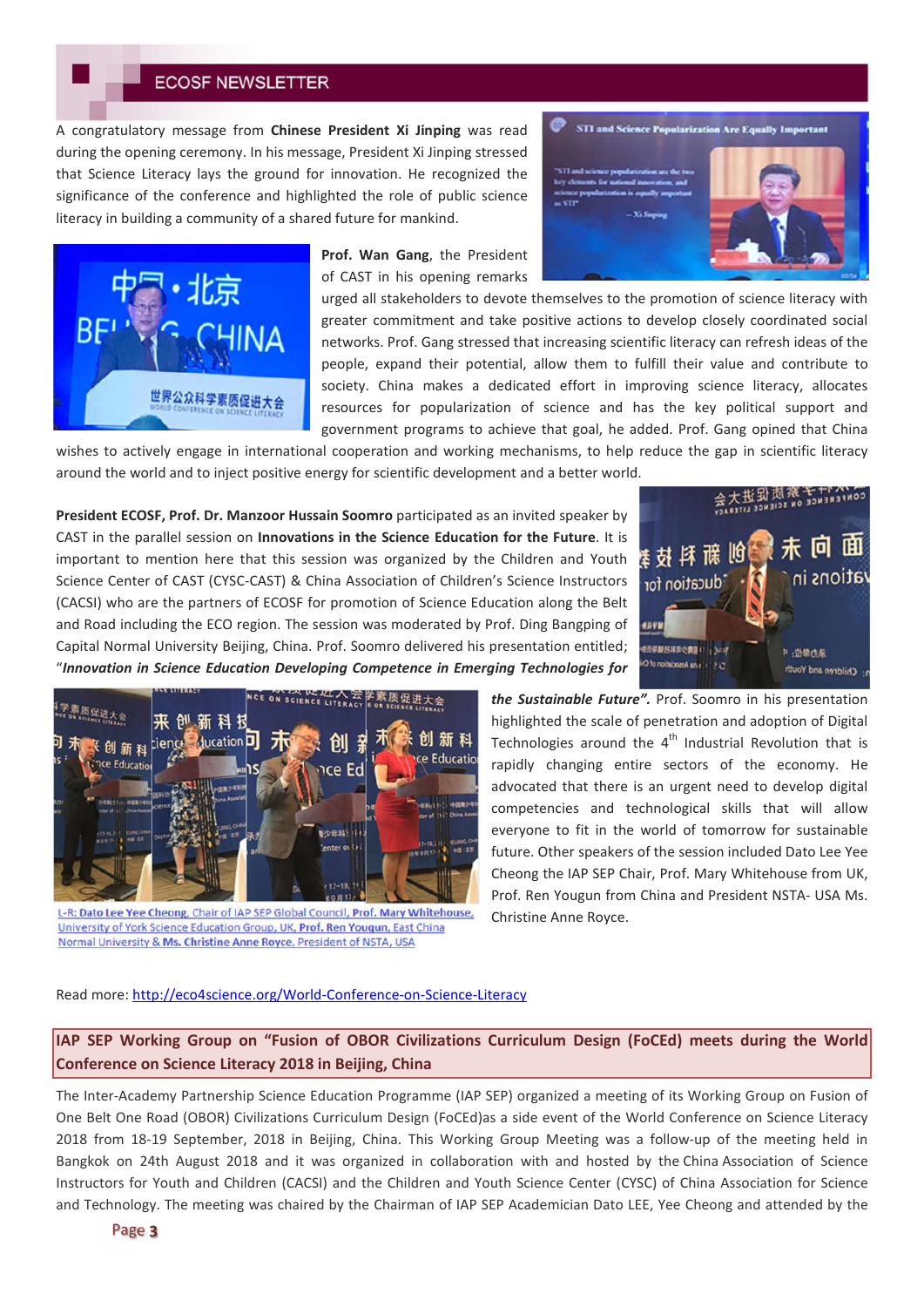members of FoCEd from China, Kazakhstan, Malaysia and Pakistan joined the meeting. President ECOSF Prof. Dr. Manzoor Hussain Soomro participated in the meeting as the Member of Global Council of IAP SEP.

The idea of development of such a curriculum for school kids is to inculcate peace and harmony through evidence based science education for children in the light of the current conflict and increase in violence in societies and terrorism.



The group meeting in Beijing deliberated on following points:

- 1. To finalise the resources and materials prepared
- 2. To identify strategies for piloting the materials
- 3. To prepare guidelines for the pilot
- 4. To merge different modules and prepare into one final document for submission and approval by IAP SEP secretariat.

### Read more: http://eco4science.org/FoCEd

## **35th IASP Conference in Isfahan- Iran- B2B Meetings of President ECOSF with Leadership of Prominent S&T Parks**

During the 35<sup>th</sup> World Conference on Science Parks and Innovation by the International Association of Science Parks (IASP) held in Isfahan, Iran on 3-5 Sept 2018, the B2B meetings were organized for the purpose of networking and developing cooperation amongst the conference participants on September 4 and 5, 2018 in Isfahan, Iran. President ECOSF Prof. Dr. Manzoor Hussain Soomro was especially invited to participate in the B2B meetings, where he interacted with leadership and managers of leading Science & Technology Parks of Iran.

Prof. Soomro held B2B meetings with the leadership and teams of the following S&T Parks during the conference:

- Ali Bisti, President Guilan Science & Technology Park
- Habib Rostami, President Persian Gulf Science & Technology Park
- Mahmoud Saberi Motlagh, Executive Director of Inter Islamic Network on Science & Technology,
- Mahmoud Reza Shakarami, President Lorestan Science and Technology Park &
- Dr. Khaled Saeidi, President Science and Technology Park of Kurdistan.



Read more: http://eco4science.org/B2B-Meetings

**The 20th National Congress and the 8th International Congress of Biological Sciences held at the Maragheh University of Iran**

The 20th National Congress and the 8th International Congress of Biological Sciences were held at the Maragheh University, Iran from August 31 to September 2, 2018. The events were organized by University of Maragheh, Iran and Biological Society of Iran in collaboration with ECOSF and other national and international organizations. In three days congress, 88 oral presentations were delivered and 750 were presented as posters. There were 17 elegant talks by keynote speakers, 6 workshops and 5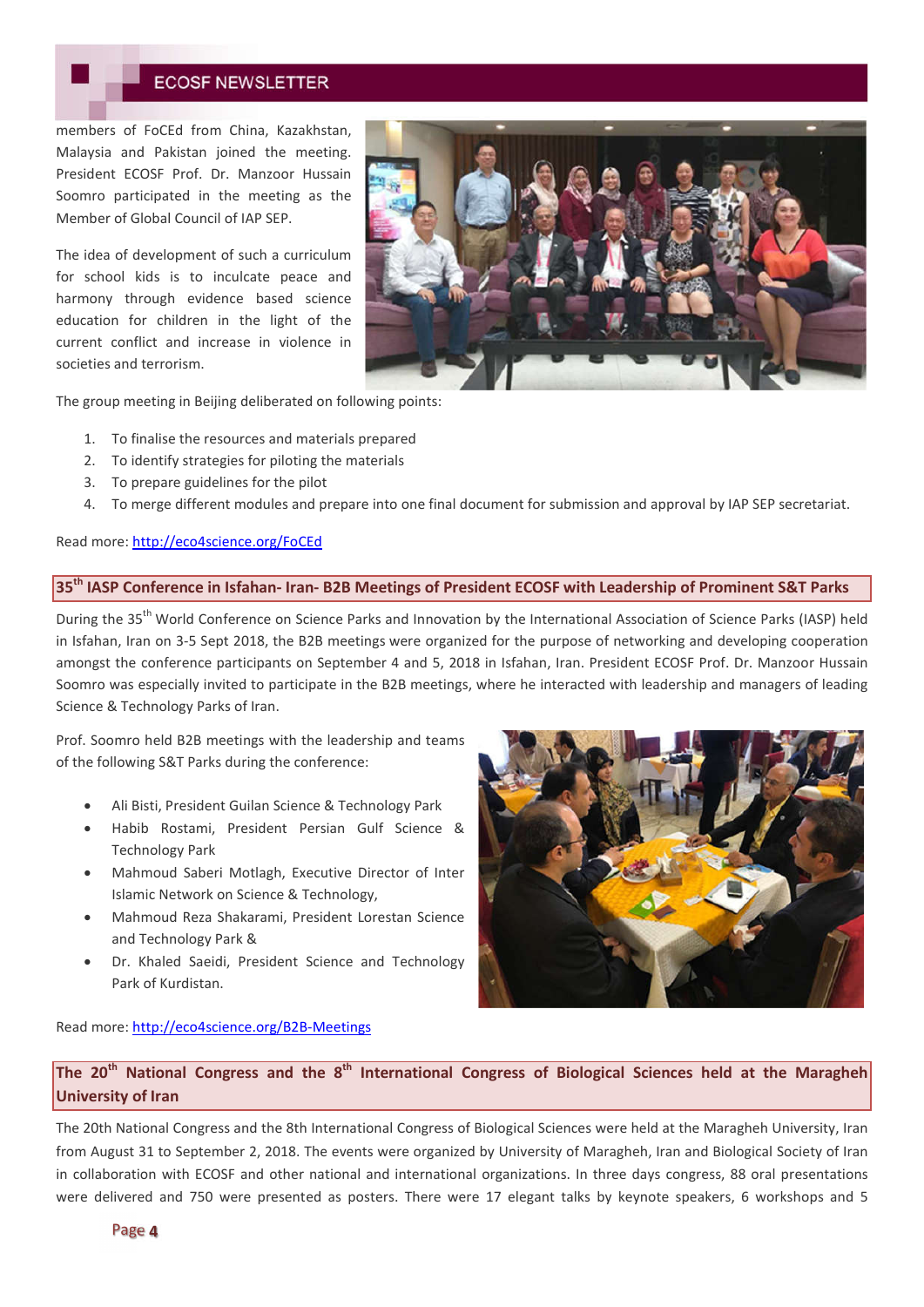specialized panels in various fields of Biological Sciences organized in the mega conference. The scientists from six countries attended the congress including delegates from Germany, Canada, Turkey, Armenia, Italy and Iran. Along with the scientific lectures, panels and specialized workshops, Maragheh tours including several visits to historical and cultural places of the ancient city of Baghshahr in Maragheh were also arranged for the participants. A cultural night with the presentation of Azerbaijani folkloric music and other cheerful programs was shown. In the closing ceremony, four of the selected presentation were nominated in various fields and were acknowledged by the organizers.



# **President ECOSF visits the Institute of Mountain Hazards and Environment, Chinese Academy of Sciences at Chengdu, Sichuan Province, China**

On the invitation of Prof. Peng CUI the head of the Institute of Mountain Hazards and Environment (IMHE) of Chinese Academy of Sciences, President ECOSF Prof. Dr. Manzoor Hussain Soomro visited the Institute at Chengdu. Purpose of the visit was to see the facilities of IMHE and to meet Prof. Peng CUI and his team. The IMHE is engaged in establishment of a Joint Pak-China Centre on Disasters Research and Risk assessment as well as reduction in Pakistan. Prof. CUI and his team welcomed Prof. Soomro and briefed him about the activities of the institution and showed him around the Disaster Simulation Laboratories of the institute.



The following issues were discussed and agreed to further collaborate on them.

- Conference on DRR in Beijing in May 2019
- A conference on DRR with special reference to Pakistan to be organized in Islamabad
- Establishment of Joint Pak-China Centre on Disaster Risk Research in Pakistan
- CPEC-DRR and preparation of an Atlas of Disaster Risks of OBOR countries

Prof. Peng CUI sought cooperation of ECOSF for the preparation of atlas and cooperation especially of and in the ECO member countries; which was agreed and assured by Dr. Soomro.

### **IRDR Executive Director meets the President ECOSF and President AETDEW in Beijing**

Prof. Dr. Qunli HAN, Executive Director of Integrated Research on Disaster Risk (IRDR) a program of International Science Council (ISC) and the United Nations Office for Disaster Risk Reduction (UNISDR) met the President ECOSF Prof. Dr. Manzoor Hussain Soomro and President of the Academy of Engineering and Technology of the Developing World (AETDEW) on September 19, 2018 in Beijing on the side-lines of the World Conference on Science Literacy 2018.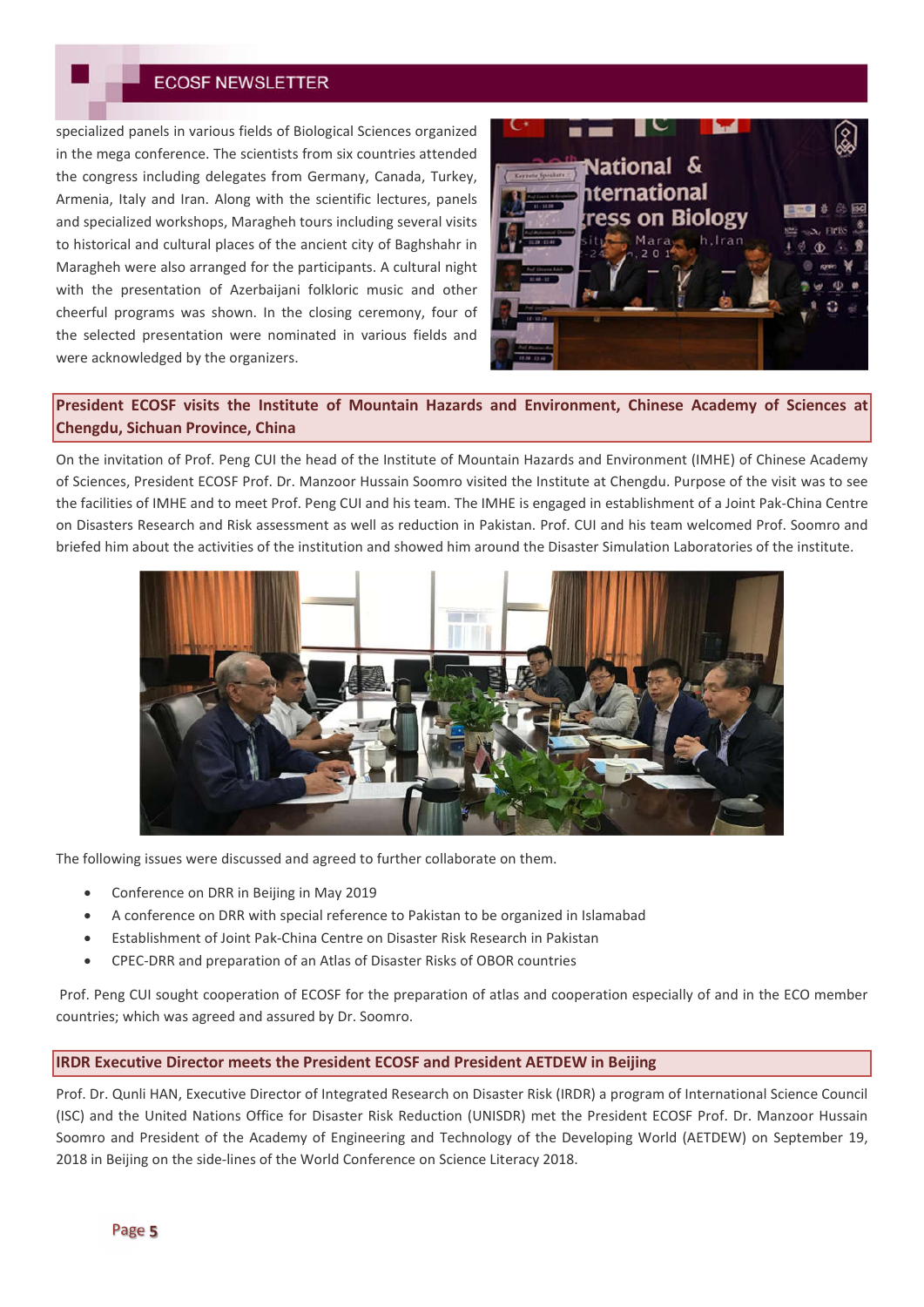Prof. Soomro who is also the founding fellow of AETDEW and Dato Lee were accompanied by another Chinese fellow of AETDEW Prof. Zhong Yixin from Xinhua University, Beijing. The purpose of the meeting was to discuss collaboration between IRDR, ECOSF and AETDEW on Disaster Risk Research, Reduction, Mitigation and Preparedness along with the Belt and Road Program of China, especially in the ECO member countries.

All three organizations agreed in principle to participate and collaborate. Dr. Soomro was also invited by Dr. HAN to share the Disaster Risk issues of ECO member countries in a forthcoming meeting of IRDR/UNISDR/ISC under the aegis of Chinese Academy of Sciences scheduled in November 2018.



#### **Distinguished Visitors to ECOSF**

10 September 2018: Former Executive Director COMSATS Dr. Imtinan Elahi Qureshi called upon President ECOSF to learn about the on-going programs of ECO Science Foundation. Dr. Qureshi offered to volunteer his services in ECOSF Programs wherever required.

25 September 2018: CEO Pak Alliance for Maths and Science (PAMS) Mr. Salman Naveed called upon the President ECOSF to discuss various programmes of PAMS and to seek guidance and cooperation of ECOSF for joint promotion of Science culture in Pakistan. It is pertinent to mention that President ECOSF Dr. Manzoor H. Soomro has been nurturing and guiding PAMS and its facilitator education campaign Alif Ailan ever since their conception.

#### **Upcoming Events posted on ECOSF website and Facebook page**

**2 nd Belt and Road Teenager Maker Camp & Teacher Workshop, 15-21 November 2018**

The "2<sup>nd</sup> Belt and Road Teenager Maker Camp & Teacher Workshop" will be held from 15-21 November 2018 at Beijing, China. The Camp is being hosted by China Association for Science & Technology (CAST) and the Ministry of Science and Technology, People's Republic of China and organized by Children & Youth Science Center (CYSC) of CAST, while supported by InterAcademy Partnership Science Education Program (IAP SEP), **ECOSF,** Networking of African Science Academies (NASAC) and Beijing Youth Science and Technology Centre (BYSTC).

To support the Belt and Road Initiative -China's proposal to build a Silk Road Economic Belt and a 21st Century Maritime Silk Road in cooperation with related countries -unveiled by Chinese President Xi Jinping, China Association for Science and Technology and Ministry of Science and Technology of China have jointly launched the Belt and Road Teenager Science Camps annually including Belt and Road Teenager Science Summer Camp and Belt and Road Teenager Maker Camp & Teacher